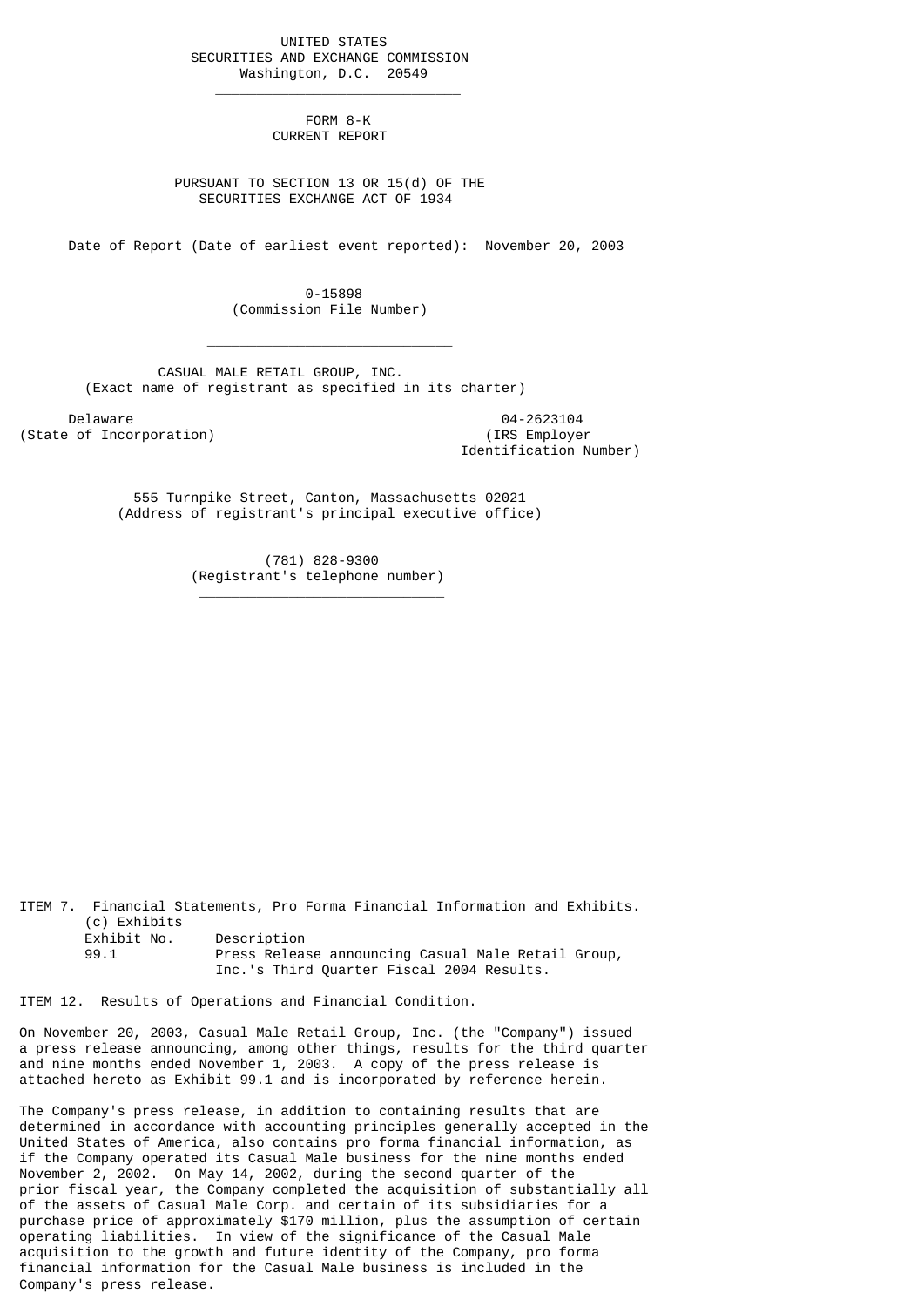## SIGNATURES

Pursuant to the requirements of the Securities Exchange Act of 1934, the registrant has duly caused this report to be signed on its behalf by the undersigned, thereunto duly authorized.

CASUAL MALE RETAIL GROUP, INC.

By: /s/ Dennis R. Hernreich

 --------------------------- Name: Dennis R. Hernreich Title: Executive Vice President and Chief Financial Officer

Date: November 20, 2003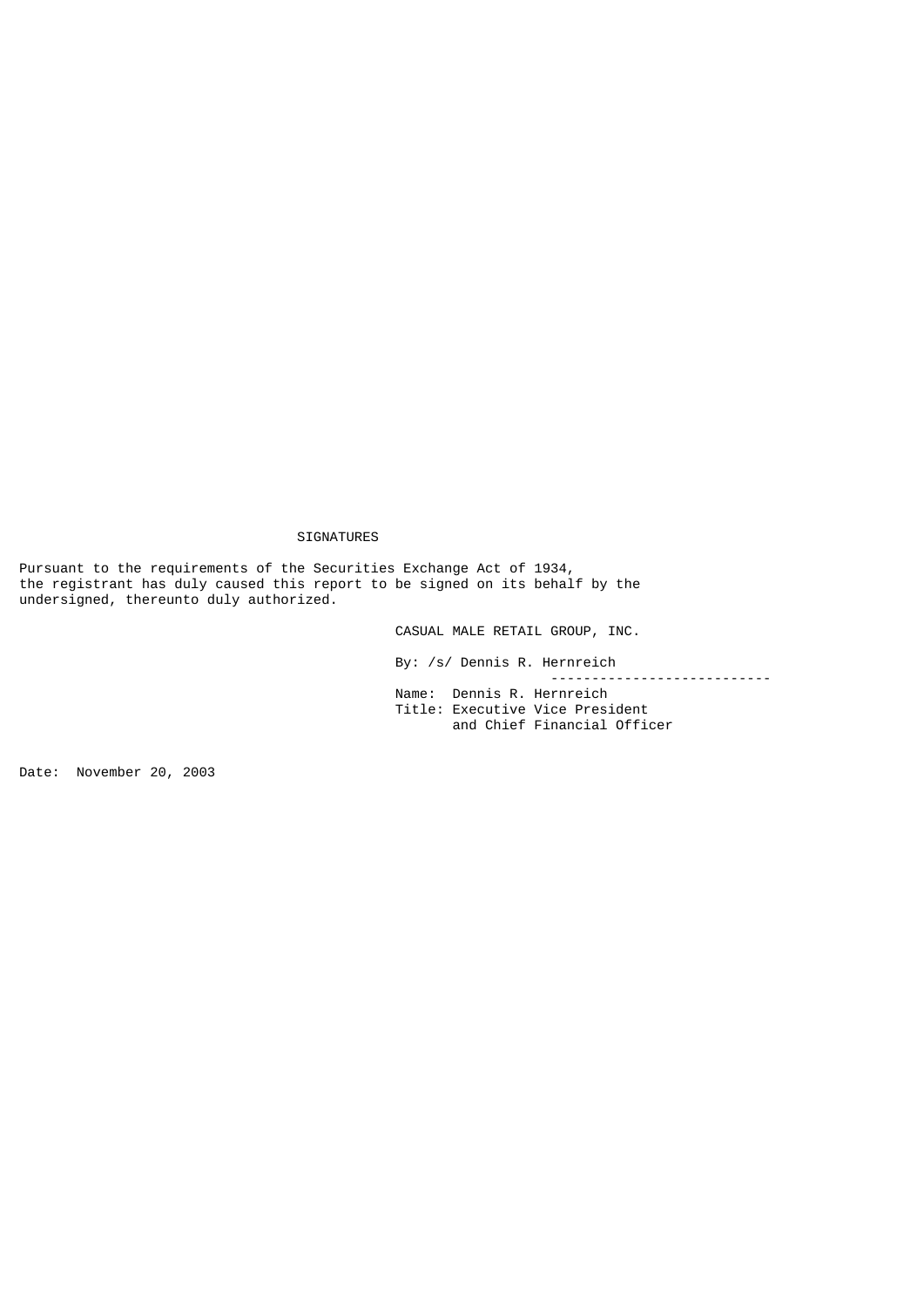For Information, Contact: David A. Levin President and Chief Executive Officer Casual Male Retail Group, Inc. (781) 828-9300

Dennis R. Hernreich Executive Vice President, COO/CFO Casual Male Retail Group, Inc. (781) 828-9300

Jeff Unger Vice President of Investor Relations Casual Male Retail Group, Inc. (561) 514-0115

> CASUAL MALE RETAIL GROUP INC. ANNOUNCES THIRD QUARTER FISCAL 2004 RESULTS

CANTON, MA (November 20, 2003) -- Casual Male Retail Group, Inc. (NASDAQ/NMS: "CMRG"), retail brand operator of Casual Male Big & Tall, Levi's(r)/Dockers(r) Outlet by Designs, Ecko Unltd.(r) outlet stores and the George Foreman Signature Collection and Comfort Zone, today announced its operating results for the third quarter and nine months ended November 1, 2003. The results include the results of the Company's acquisition of its Casual Male business since May 14, 2002.

On a consolidated basis, for the third quarter of fiscal 2004, the Company reported a net loss of approximately \$1.2 million, or \$0.03 per diluted share, as compared to a net loss of \$0.3 million, or \$0.01 per diluted share, for the third quarter of fiscal 2003. For the nine months ended November 1, 2003, the Company reported a net loss of \$3.3 million, or \$0.09 per diluted share, as compared to a net loss of \$15.0 million, or \$0.69 per diluted share for the comparable period last year. The prior year results for the nine months ended November 2, 2002 include restructuring charges totaling \$11.1 million related to its Levi's(r)/Dockers(r) business. Assuming a normalized tax rate of 35% for fiscal 2004, the net loss for the three and nine months ended November 1, 2003 would be \$0.02 loss per diluted share and \$0.06 loss per diluted share, respectively.

The Company's Casual Male business reported operating income for the third quarter of fiscal 2004 of approximately \$1.3 million as compared to operating income of \$2.4 million for the third quarter of the fiscal 2003. This decrease was primarily the result of a decrease in total sales for the quarter of 2.3% and also due to an increase in occupancy costs for the Casual Male stores. In addition, the Company recorded charges of approximately \$0.4 million in the third quarter of fiscal 2004 related to the early termination of a portion of its long- term debt. For the nine months ended November 1, 2003, the Casual Male business reported operating income of approximately \$8.0 million as compared to \$5.4 million on a pro forma basis for the corresponding period of the prior year. The improvement in operating income on a year to date basis was achieved primarily through lower operating expenses notwithstanding a decrease in total sales from the Casual Male business on a pro forma basis of 4.1% for the nine months ended November 1, 2003. Similarly on a pro forma basis, the Casual Male business reported comparable store sales decreases of 1.1% for the third quarter of fiscal 2004 and 2.8% for the nine months ended November 1, 2003.

The Company's Other Branded Apparel business, which includes its Levi's(r)/Dockers(r) outlet stores and its growing Ecko Unltd.(r) outlet stores, reported operating income for the third quarter of fiscal 2004 of \$0.9 million as compared to operating income of \$0.4 million for the third quarter of fiscal 2003. For the nine months ended November 1, 2003, the Company's Other Branded Apparel business reported an operating loss of \$1.9 million as compared to an operating loss of \$11.3 million for the nine months ended November 2, 2002. The results of the Ecko Unltd(r) joint venture generated approximately 6% of the Company's total sales for the third quarter this year compared to approximately 1.5% in last year's third quarter. Furthermore, the Ecko Unltd(r) joint venture profitability is helping to improve the operating income performance of the Company's Other Branded Apparel business. As mentioned above, the prior year results for the nine months ended November 2, 2002 include \$11.1 million in restructuring charges of which \$7.3 million relate to the continuing operations of the Company's Other Branded Apparel. The remaining \$3.8 million of the charge was for stores closed and therefore is reflected within discontinued operations on the Company's results of operations for the nine months ended November 2, 2002.

The table below reflects actual results from continuing operations for the Company for the three and nine months ended November 1, 2003 compared to the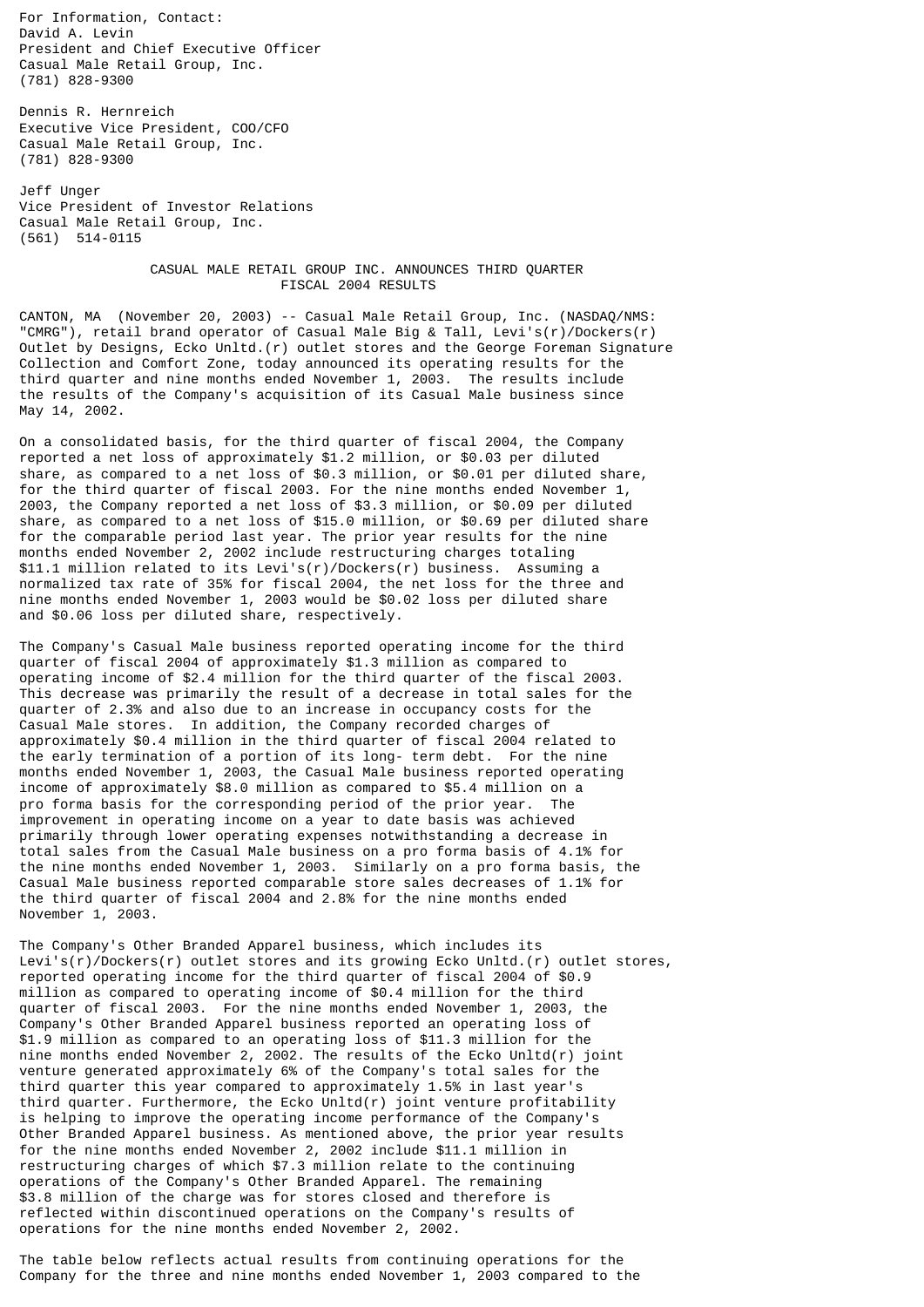actual results from continuing operations for the three months ended November 2, 2002. The results from continuing operations for the nine months ended November 2, 2002 is presented on a pro forma basis assuming that the Company's Casual Male acquisition had occurred on February 3, 2002 (whereas the results from continuing operations reflected in the Consolidated Statements of Operations are presented on an actual basis reflecting results of Casual Male subsequent to the acquisition date of May 14, 2002). The Company has included in the table the historical operating results of the Casual Male business prior to the Company's acquisition. These results have been prepared on a consistent basis with the pro forma information presented in the Company's recent Form 10-K and Form 10-Q filings. These results do not reflect the effect of the recently announced private placement of the Company's new 5% convertible notes due 2024. The operating results of the Company's Other Branded Apparel business on a continuing basis, which includes its Ecko Unltd.(r) outlet stores and excludes discontinued operations from closed stores, primarily reflects the operating loss associated with the Levi's(r)/Dockers(r) outlet stores which the Company is in the process of exiting:

Operating Results by Business Segment, exclusive of discontinued operations

| For the three months ended:<br>(in millions)           |                         |     | November 1, 2003<br>(actual)<br>Other<br><b>Branded</b> |                     |     |                         | November 2, 2002<br>(actual)<br>Other<br>Branded |     |                     |
|--------------------------------------------------------|-------------------------|-----|---------------------------------------------------------|---------------------|-----|-------------------------|--------------------------------------------------|-----|---------------------|
|                                                        | Casual Male<br>Business |     | Apparel<br>business                                     | Combined<br>Company |     | Casual Male<br>business | Apparel<br>business                              |     | Combined<br>Company |
| Sales<br>Gross margin, net of                          | \$<br>73.0              | \$  | 41.0                                                    | \$<br>114.0         | \$  | 74.7                    | \$<br>44.3                                       |     | \$119.0             |
| occupancy costs<br>Gross margin rate                   | 30.1<br>41.2%           |     | 10.6<br>25.9%                                           | 40.7<br>35.7%       |     | 31.2<br>41.8%           | 10.4<br>23.5%                                    |     | 41.6<br>35.0%       |
| Selling, general and<br>Administrative<br>Depreciation | 27.1                    |     | 9.0                                                     | 36.1                |     | 27.4                    | 9.1                                              |     | 36.5                |
| and amortization                                       | 1.7                     |     | 0.7                                                     | 2.4                 |     | 1.4                     | 0.9                                              |     | 2.3                 |
| Operating<br>income (loss)                             | \$<br>1.3               | \$. | 0.9                                                     | \$<br>2.2           | \$. | 2.4                     | \$<br>$\theta$ .4                                | \$. | 2.8                 |

| For the nine months ended: |               |            |               | November 1, 2003<br>(actual) |                                       |  |       | November 2, 2002<br>(pro forma) |          |
|----------------------------|---------------|------------|---------------|------------------------------|---------------------------------------|--|-------|---------------------------------|----------|
| (in millions)              |               |            |               | Other                        |                                       |  |       | Other                           |          |
|                            |               |            |               | <b>Branded</b>               |                                       |  |       | Branded                         |          |
|                            | Casual Male   |            |               | Apparel                      | Combined Casual Male Apparel Combined |  |       |                                 |          |
|                            |               | Business   |               | business                     | Company                               |  |       | business business               | Company  |
|                            |               |            |               |                              |                                       |  |       |                                 |          |
| Sales                      | \$            | $224.7$ \$ |               | 100.8                        | \$325.5                               |  |       | \$ 234.4 \$ 112.9               | \$347.3  |
| Gross margin, net of       |               |            |               |                              |                                       |  |       |                                 |          |
| occupancy costs            |               | 92.5       |               | 23.7                         | 116.2                                 |  | 99.2  | 25.2                            | 124.4    |
| Gross margin rate 41.2%    |               |            |               | 23.5%                        | 35.7%                                 |  | 42.3% | 22.3%                           | 35.8%    |
| Selling, general and       |               |            |               |                              |                                       |  |       |                                 |          |
| Administrative             |               | 79.6       |               | 23.8                         | 103.4                                 |  | 88.1  | 25.8                            | 113.9    |
| Provision for impairment   |               |            |               |                              |                                       |  |       |                                 |          |
| of assets, store           |               |            |               |                              |                                       |  |       |                                 |          |
| closings and severance -   |               |            |               |                              |                                       |  |       | 7.3                             | 7.3      |
| Depreciation and           |               |            |               |                              |                                       |  |       |                                 |          |
| Amortization               |               | 4.9        |               | 1.8                          | 6.7                                   |  | 5.7   | 3.4                             | 9.1      |
| Operating income           |               |            |               |                              |                                       |  |       |                                 |          |
| $(\texttt{loss})$          | $\mathfrak s$ | 8.0        | $\mathfrak s$ | (1.9)                        | $\mathbb{S}$<br>6.1                   |  |       | $$5.4$$ (11.3)                  | \$ (5.9) |
|                            |               |            |               |                              |                                       |  |       |                                 |          |

In addition to the historical financial measures prepared in accordance with generally accepted accounting principles (GAAP), we use the non-GAAP measures of pro forma results and a normalized tax rate. Pro forma information reflects the operating results of the Casual Male business assuming the acquisition had occurred on February 3, 2002. Normalized tax basis reflects a 35% effective tax rate on the pre-tax loss. We believe that the inclusion of such non-GAAP measures helps investors to gain a better understanding of our core operating results and future prospects, consistent with how management measures and forecasts the Company's performance, especially when comparing such results to previous periods or forecasts. However, the non-GAAP financial measures included in this press release are not meant to be considered superior to or as a substitute for results of operations prepared in accordance with GAAP.

CMRG, the largest retailer of big and tall men's apparel, operates 482 Casual Male Big & Tall stores, Casual Male e-commerce site, Casual Male catalog business, 57 Levi's(r) Outlet by Designs and Dockers(r) Outlet by Designs stores, 22 Ecko Unltd(r) outlet stores and the George Foreman Signature Collection and Comfort Zone line of apparel. The Company is headquartered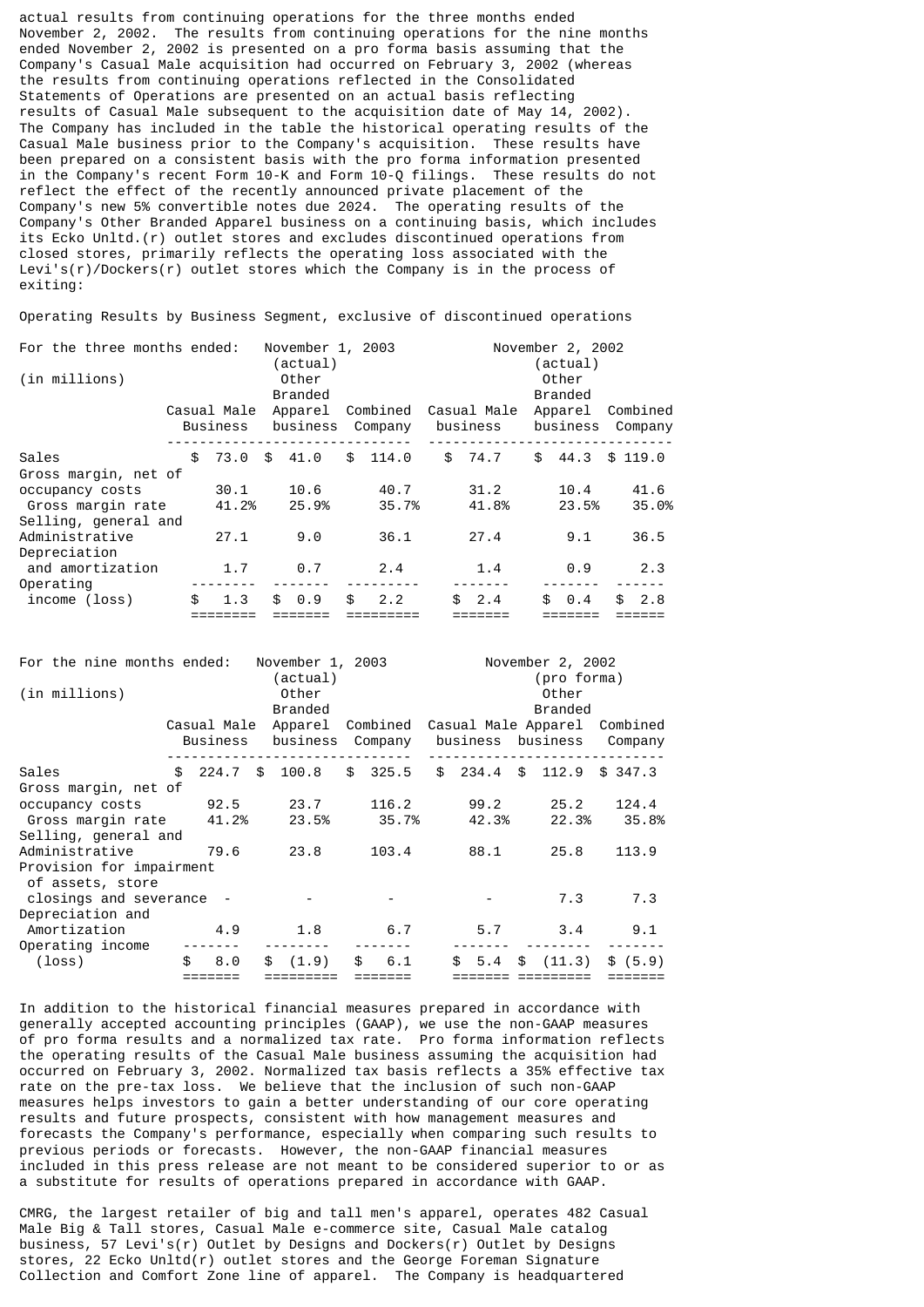in Canton, Massachusetts and its common stock is listed on the Nasdaq National Market under the symbol "CMRG".

Investors are invited to listen to a broadcast of the Company's conference call to discuss third quarter earnings results. The conference call will broadcast live today on Thursday, November 20, 2003 at 11:00 a.m. Eastern Time at www.casualmale.com/investor. The call will be archived online within one hour after its completion. Participating in the call will be Seymour Holtzman, Chairman; David Levin, President and Chief Executive Officer and Dennis Hernreich, Executive Vice President, Chief Operating Officer and Chief Financial Officer.

The discussion of forward-looking information requires management of the Company to make certain estimates and assumptions regarding the Company's strategic direction and the effect of such plans on the Company's financial results. The Company's actual results and the implementation of its plans and operations may differ materially from forward-looking statements made by the Company. The Company encourages readers of forward-looking information concerning the Company to refer to its prior filings with the Securities and Exchange Commission that set forth certain risks and uncertainties that may have an impact on future results and direction of the Company. The Company does not report on its progress during a quarter until after the quarter has been completed and its results have been appropriately disclosed.

(Tables to follow)

## CASUAL MALE RETAIL GROUP, INC. CONSOLIDATED STATEMENTS OF OPERATIONS (In thousands, except per share data) (Unaudited)

|                                                                                                                  | For the three months ended<br>11/1/2003 | 11/2/2002                       | For the nine months ended<br>11/1/2003 | 11/2/2002                 |
|------------------------------------------------------------------------------------------------------------------|-----------------------------------------|---------------------------------|----------------------------------------|---------------------------|
| Sales                                                                                                            | -------------------------<br>\$114,029  | \$119,037                       | \$325,529                              | \$261,024                 |
| Cost of goods sold<br>including occupancy                                                                        | 73,331                                  | 77,378                          | 209,344                                | 174,081                   |
| Gross profit                                                                                                     | 40,698                                  | 41,659                          | 116, 185                               | 86,943                    |
| Expenses:<br>Selling, general and<br>administrative<br>Provision for impairment of<br>assets, store closings and | 36,125                                  | 36,521                          | 103,453                                | 77,278                    |
| severance                                                                                                        |                                         |                                 |                                        | 7,250                     |
| Depreciation and<br>amortization                                                                                 | 2,405                                   | 2,355                           | 6,674                                  | 6,417                     |
| Total expenses                                                                                                   | 38,530                                  | 38,876                          | 110, 127                               | 90,945                    |
| Operating income (loss)                                                                                          | 2,168                                   | 2,783                           | 6,058                                  | (4,002)                   |
| Interest expense, net                                                                                            | 3,135                                   | 3,170                           | 8,996                                  | 6,229                     |
| Income (loss) from continuing<br>operations before minority<br>interest and income taxes                         | (967)                                   | (387)                           | (2,938)                                | (10, 231)                 |
| Minority interest<br>Provision for income taxes                                                                  | 147                                     | 132<br>$\overline{\phantom{a}}$ | 55                                     | 131                       |
| Net income (loss) from<br>continuing operations                                                                  | \$(1, 114)                              | \$(519)                         | \$(2,993)                              | \$(10, 362)               |
| Loss from discontinued<br>operations                                                                             | (90)                                    | 189                             | (307)                                  | (4, 669)                  |
| Net income (loss)                                                                                                | \$(1, 204)<br>========                  | \$(330)<br>========             | \$(3,300)<br>========                  | \$(15, 031)<br>========== |
| Net income (loss) per share<br>basic and diluted:                                                                |                                         |                                 |                                        |                           |
| Income (loss) from continuing<br>operations -basic and diluted                                                   | $($ \$0.03)                             | $(\$0.02)$                      | $($ \$0.08)                            | ( \$0.48)                 |